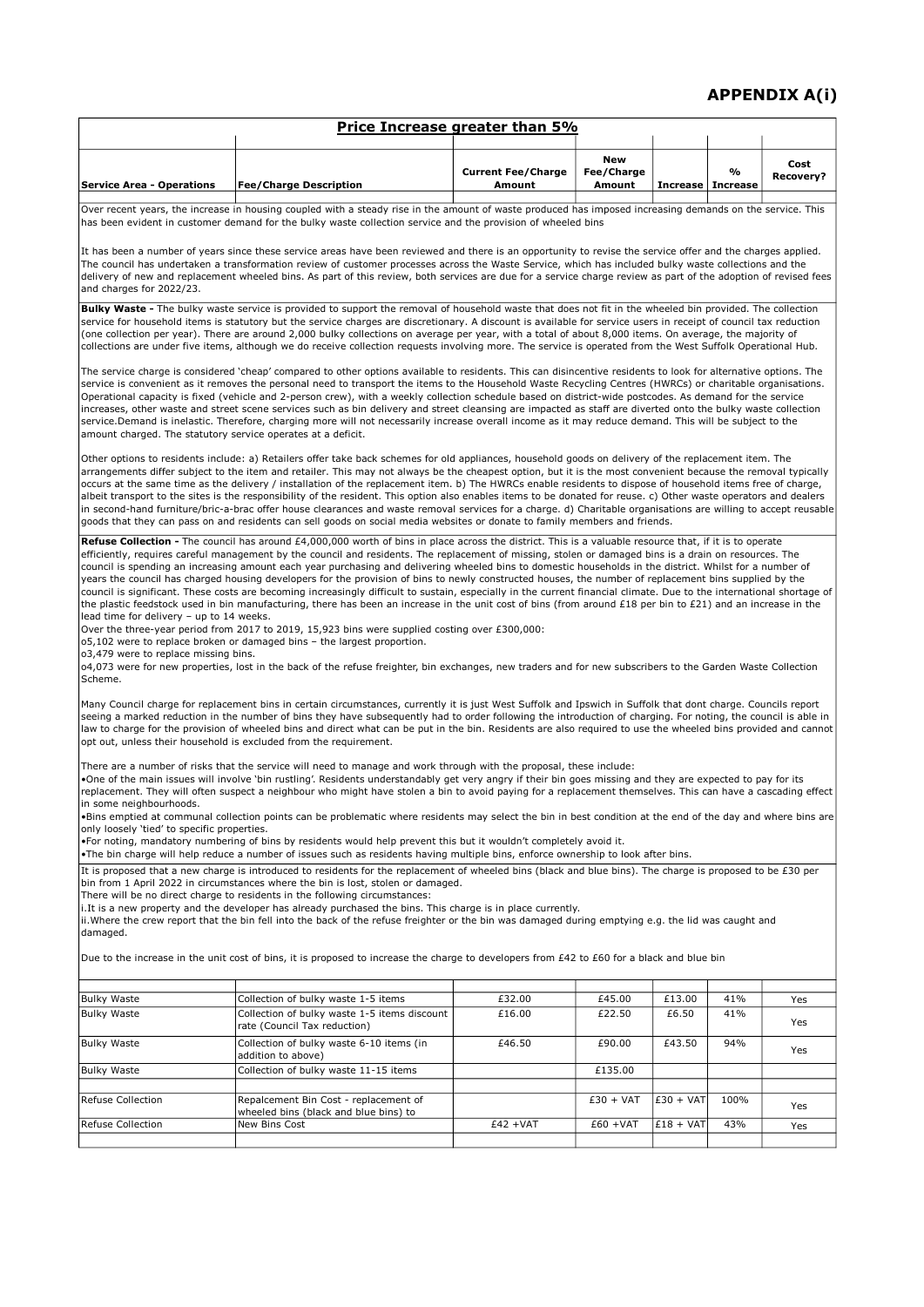| Service Area - Parks     | <b>Fee/Charge Description</b>                                                                                                                                                                                                                                                                                                                                                                                | <b>Current Fee/Charge</b><br>Amount | <b>New</b><br>Fee/Charge<br>Amount | <b>Increase</b>     | $\frac{9}{6}$<br><b>Increase</b> | Cost<br>Recovery? |
|--------------------------|--------------------------------------------------------------------------------------------------------------------------------------------------------------------------------------------------------------------------------------------------------------------------------------------------------------------------------------------------------------------------------------------------------------|-------------------------------------|------------------------------------|---------------------|----------------------------------|-------------------|
|                          | The setting of fees and charges for activities and facilities in West Suffolk's parks and open spaces are reviewed on an annual basis from a cost recovery<br>perspective in terms of time and resource required to deliver the service. An annual review of fees and charges is an integral part of the annual service<br>planning cycle and the anticipated income forms part of the councils base budget. |                                     |                                    |                     |                                  |                   |
|                          |                                                                                                                                                                                                                                                                                                                                                                                                              |                                     |                                    |                     |                                  |                   |
| Parks Service            | Tennis - Abbey Gardens                                                                                                                                                                                                                                                                                                                                                                                       | £2.08 per court per hour            | £5.00                              | £2.20               | 79%                              | Yes               |
| Parks Service            | Ranger Time - Supporting Events                                                                                                                                                                                                                                                                                                                                                                              | £21.00                              | £30.00                             | £9.00               | 43%                              | Yes               |
| Parks Service            | Changing Room Hire / Toilet Facilities                                                                                                                                                                                                                                                                                                                                                                       | £21.00 per hour                     | £23.19                             | £2.19               | 10%                              | Yes               |
| Parks Service            | Hire of Space for Funfairs and Circuses -<br>Oakes Road, Recreation Ground, George<br>Lambton Playing Fields                                                                                                                                                                                                                                                                                                 | £27.00 per non-<br>operating day    | £35.00                             | £8.00               | 30%                              | Yes               |
| Parks Service            | Fishing permit for 12 months - adult                                                                                                                                                                                                                                                                                                                                                                         | £10.83                              | £12.50                             | £1.67               | 15%                              | Yes               |
| Parks Service            | Fishing permit for 12 months - junior                                                                                                                                                                                                                                                                                                                                                                        | £5.42                               | £6.25                              | £0.83               | 15%                              | Yes               |
| Parks Service            | Commercial Public Events (Non Ticketed) -<br>up to 500 people                                                                                                                                                                                                                                                                                                                                                | £500.00                             | £774.00                            | £274.00             | 55%                              | Yes               |
| Parks Service            | Commercial Public Events (Non Ticketed) -<br>501-1000 people                                                                                                                                                                                                                                                                                                                                                 | £750.00                             | £1,032.00                          | £282.00             | 38%                              | Yes               |
| Parks Service            | Commercial Public Events (Non Ticketed) -<br>1001-5000 people                                                                                                                                                                                                                                                                                                                                                | £1,000.00                           | £1,548.00                          | £548.00             | 55%                              | Yes               |
| Parks Service            | Commercial Public Events (Non Ticketed) -<br>1001-5000 people                                                                                                                                                                                                                                                                                                                                                | £1,100.00                           | £2,064.00                          | £964.00             | 88%                              | Yes               |
| Parks Service            | Commercial Public Events (Non Ticketed) -<br>over 5000 people                                                                                                                                                                                                                                                                                                                                                | £1,200.00                           | £3,096.00                          | £1,896.00           | 158%                             | Yes               |
| Parks Service            | Commercial Public Events (Ticketed)                                                                                                                                                                                                                                                                                                                                                                          | £1 per ticket sold                  | £1.50                              | £0.50               | 50%                              | Yes               |
| Service Area - Heritage  | <b>Fee/Charge Description</b>                                                                                                                                                                                                                                                                                                                                                                                | <b>Current Fee/Charge</b><br>Amount | <b>New</b><br>Fee/Charge<br>Amount | Increase   Increase | $\frac{9}{6}$                    | Cost<br>Recovery? |
|                          |                                                                                                                                                                                                                                                                                                                                                                                                              |                                     |                                    |                     |                                  |                   |
|                          | The entrance fees for West Suffolk Councils heritage attractions have not been changed since 2019. The increases included here factor in the inflation<br>incurred on costs in that time, benchmarking against other attractions and also the alignment of pricing across the two sites.                                                                                                                     |                                     |                                    |                     |                                  |                   |
|                          |                                                                                                                                                                                                                                                                                                                                                                                                              |                                     |                                    |                     |                                  |                   |
| <b>Heritage Services</b> | <b>Entrance fees to West Stow</b>                                                                                                                                                                                                                                                                                                                                                                            | £5.00                               | £6.00                              | £1.00               | 20%                              |                   |
| <b>Heritage Services</b> | Day ticket - Adult                                                                                                                                                                                                                                                                                                                                                                                           |                                     |                                    |                     | 25%                              | Yes               |
| <b>Heritage Services</b> | Day ticket - Concessions<br>Dav ticket - Children                                                                                                                                                                                                                                                                                                                                                            | £4.00<br>£3.00                      | £5.00<br>£4.00                     | £1.00<br>£1.00      | 33%                              | Yes               |
| <b>Heritage Services</b> |                                                                                                                                                                                                                                                                                                                                                                                                              |                                     |                                    |                     |                                  | Yes               |
| <b>Heritage Services</b> | Day ticket - Family                                                                                                                                                                                                                                                                                                                                                                                          | £16.00                              | £19.00                             | £3.00               | 19%                              | Yes               |
| <b>Heritage Services</b> | Annual ticket - Adult                                                                                                                                                                                                                                                                                                                                                                                        | £12.00                              | £14.00                             | £2.00               | 17%                              | Yes               |
| <b>Heritage Services</b> | Annual ticket - Concessions                                                                                                                                                                                                                                                                                                                                                                                  | £8.00                               | £12.00                             | £4.00               | 50%                              | Yes               |
| <b>Heritage Services</b> | Annual ticket - Children                                                                                                                                                                                                                                                                                                                                                                                     | £6.00                               | £8.00                              | £2.00               | 33%                              | Yes               |
| <b>Heritage Services</b> | Annual ticket - Family                                                                                                                                                                                                                                                                                                                                                                                       | £40.00                              | £42.00                             | £2.00               | 5%                               | Yes               |
| <b>Heritage Services</b> | <b>Entrance fees to Moyse's Hall</b>                                                                                                                                                                                                                                                                                                                                                                         |                                     |                                    |                     |                                  |                   |
| <b>Heritage Services</b> | Day ticket - Adult                                                                                                                                                                                                                                                                                                                                                                                           | £5.00                               | £6.00                              | £1.00               | 20%                              | Yes               |
| <b>Heritage Services</b> | Day ticket - Concession                                                                                                                                                                                                                                                                                                                                                                                      | £3.00                               | £5.00                              | £2.00               | 67%                              | Yes               |
| <b>Heritage Services</b> | Day ticket - Children                                                                                                                                                                                                                                                                                                                                                                                        | £3.00                               | £4.00                              | £1.00               | 33%                              | Yes               |
| <b>Heritage Services</b> | Day ticket - Family                                                                                                                                                                                                                                                                                                                                                                                          | £15.00                              | £19.00                             | £4.00               | 27%                              | Yes               |
| <b>Heritage Services</b> | Annual ticket - Adult                                                                                                                                                                                                                                                                                                                                                                                        | £12.00                              | £14.00                             | £2.00               | 17%                              | Yes               |
| <b>Heritage Services</b> | Annual ticket - Concessions                                                                                                                                                                                                                                                                                                                                                                                  | £8.00                               | £12.00                             | £4.00               | 50%                              | Yes               |
| <b>Heritage Services</b> |                                                                                                                                                                                                                                                                                                                                                                                                              |                                     |                                    |                     |                                  |                   |
|                          | Annual ticket - Children                                                                                                                                                                                                                                                                                                                                                                                     | £6.00                               | £8.00                              | £2.00               | 33%                              | Yes               |